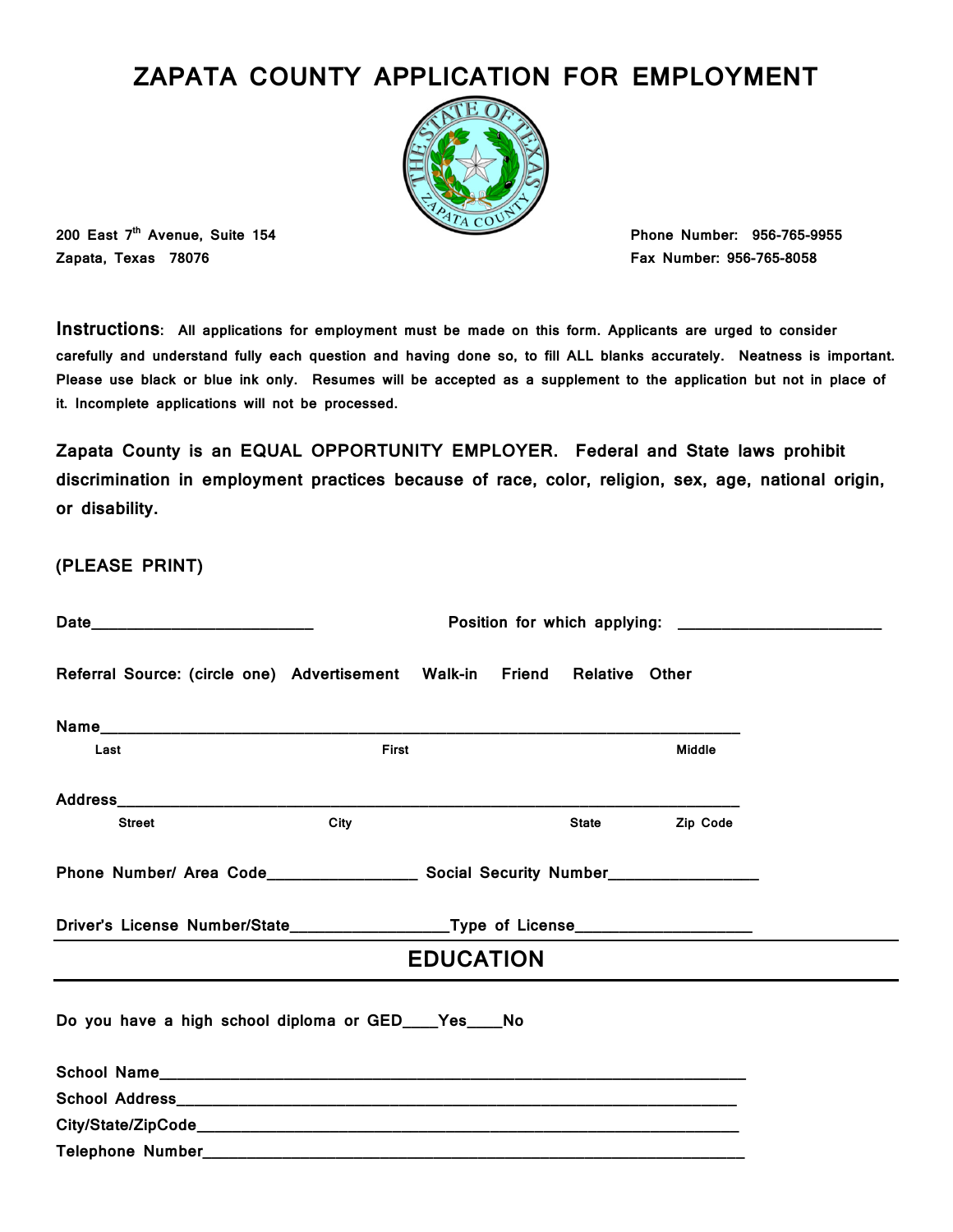| Semester Hrs. Completed |  |  |  |
|-------------------------|--|--|--|
|-------------------------|--|--|--|

Semester Hrs. Completed\_\_\_\_\_\_\_\_\_\_\_Major/Minor Concentration\_\_\_\_\_\_\_\_\_\_\_\_\_\_\_\_\_\_\_\_\_

Names of Diploma/Degree\_\_\_\_\_\_\_\_\_\_\_\_\_\_\_\_\_\_\_\_\_\_\_\_\_\_\_\_\_\_\_\_\_\_\_\_\_\_\_\_\_\_\_\_\_\_\_\_\_\_\_\_\_\_\_

|                                             | SKILLS AND/OR EXPERIENCE      |                                             |
|---------------------------------------------|-------------------------------|---------------------------------------------|
| <b>Office Skills</b>                        | Road & Bridge Positions Only  |                                             |
| Typing___________wpm                        |                               | Front End Loader_________ Dozer__________   |
| Shorthand wpm                               |                               | Diesel Mechanic___________ Roller__________ |
| Word Processor_________                     |                               |                                             |
| 10 Key by Touch________                     | Grade-all___________          |                                             |
| Computer Software                           | Other Equipment________       |                                             |
| List any Licenses or Certificates you hold. |                               |                                             |
|                                             |                               |                                             |
|                                             |                               |                                             |
|                                             | <b>EMPLOYMENT INFORMATION</b> |                                             |

#### If the answer to any of the following questions is YES, list details in the remarks section.

| Have you ever been fired or asked to resign from a job within the past 5 years?                       | <b>Particle Struck Property</b> No                                                                                   |    |     |
|-------------------------------------------------------------------------------------------------------|----------------------------------------------------------------------------------------------------------------------|----|-----|
| Are you currently an employee with Zapata County? Which Department?                                   | <b>Particle Struck Property</b> No                                                                                   |    |     |
| Have you worked for Zapata County previously? When?                                                   | <b>Property Property Property</b>                                                                                    |    |     |
| Do you have relatives working for Zapata County? List                                                 | <b>Particle Structure Structure Structure Structure Structure Structure Structure Structure Structure Structure </b> |    |     |
| Have you ever been bonded? When?                                                                      | <b>Property Yes</b>                                                                                                  | No |     |
| Have you been convicted of a crime in the past (10) ten years, excluding                              |                                                                                                                      |    |     |
| misdemeanors and summary offenses, which has been annulled, expunged or sealed by Court? ________ Yes |                                                                                                                      |    | No. |

### REMARKS:

1.ONLY COMPLETED APPLICATIONS WILL BE PROCESSED.

2.Please list your most recent job first, including military service assignments or activies.

# EMPLOYMENT EXPERIENCE

 $\overline{a}$  , and the contribution of the contribution of the contribution of the contribution of the contribution of the contribution of the contribution of the contribution of the contribution of the contribution of the co

| <b>Job Title</b> | Dates Employed <b>Example 2014</b> |  |
|------------------|------------------------------------|--|
|                  |                                    |  |
|                  |                                    |  |
|                  |                                    |  |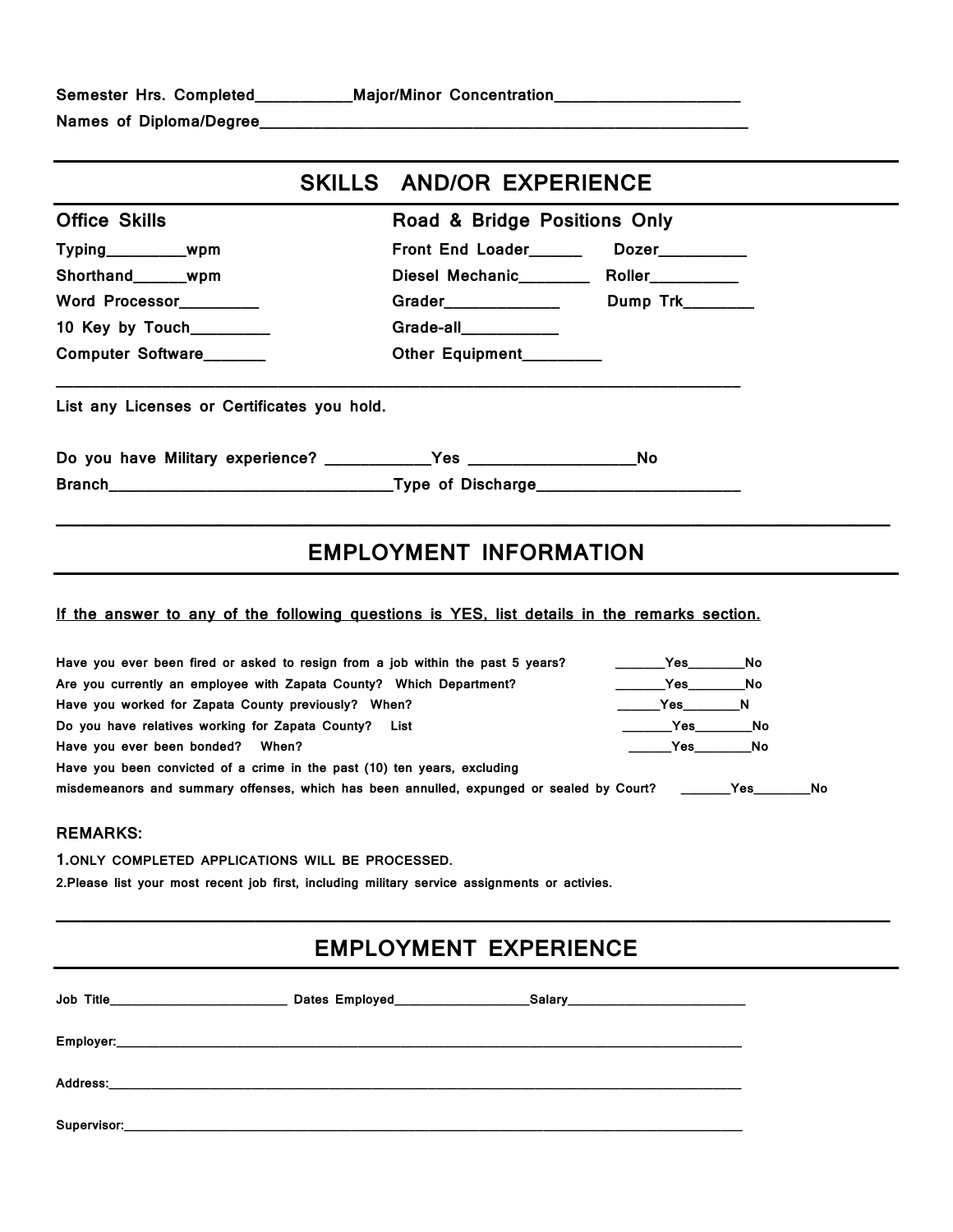| Worked performed: with a state of the state of the state of the state of the state of the state of the state of the state of the state of the state of the state of the state of the state of the state of the state of the st |                   |  |
|--------------------------------------------------------------------------------------------------------------------------------------------------------------------------------------------------------------------------------|-------------------|--|
|                                                                                                                                                                                                                                |                   |  |
| Job Title_________________________Dates Employed_____________________Salary_________________________                                                                                                                           |                   |  |
|                                                                                                                                                                                                                                |                   |  |
|                                                                                                                                                                                                                                |                   |  |
|                                                                                                                                                                                                                                |                   |  |
|                                                                                                                                                                                                                                |                   |  |
|                                                                                                                                                                                                                                |                   |  |
| Do you object to having any of the above employers contacted?                                                                                                                                                                  |                   |  |
|                                                                                                                                                                                                                                |                   |  |
|                                                                                                                                                                                                                                |                   |  |
|                                                                                                                                                                                                                                | <b>REFERENCES</b> |  |
|                                                                                                                                                                                                                                |                   |  |
|                                                                                                                                                                                                                                |                   |  |
|                                                                                                                                                                                                                                |                   |  |
|                                                                                                                                                                                                                                |                   |  |
|                                                                                                                                                                                                                                |                   |  |
|                                                                                                                                                                                                                                |                   |  |
|                                                                                                                                                                                                                                |                   |  |